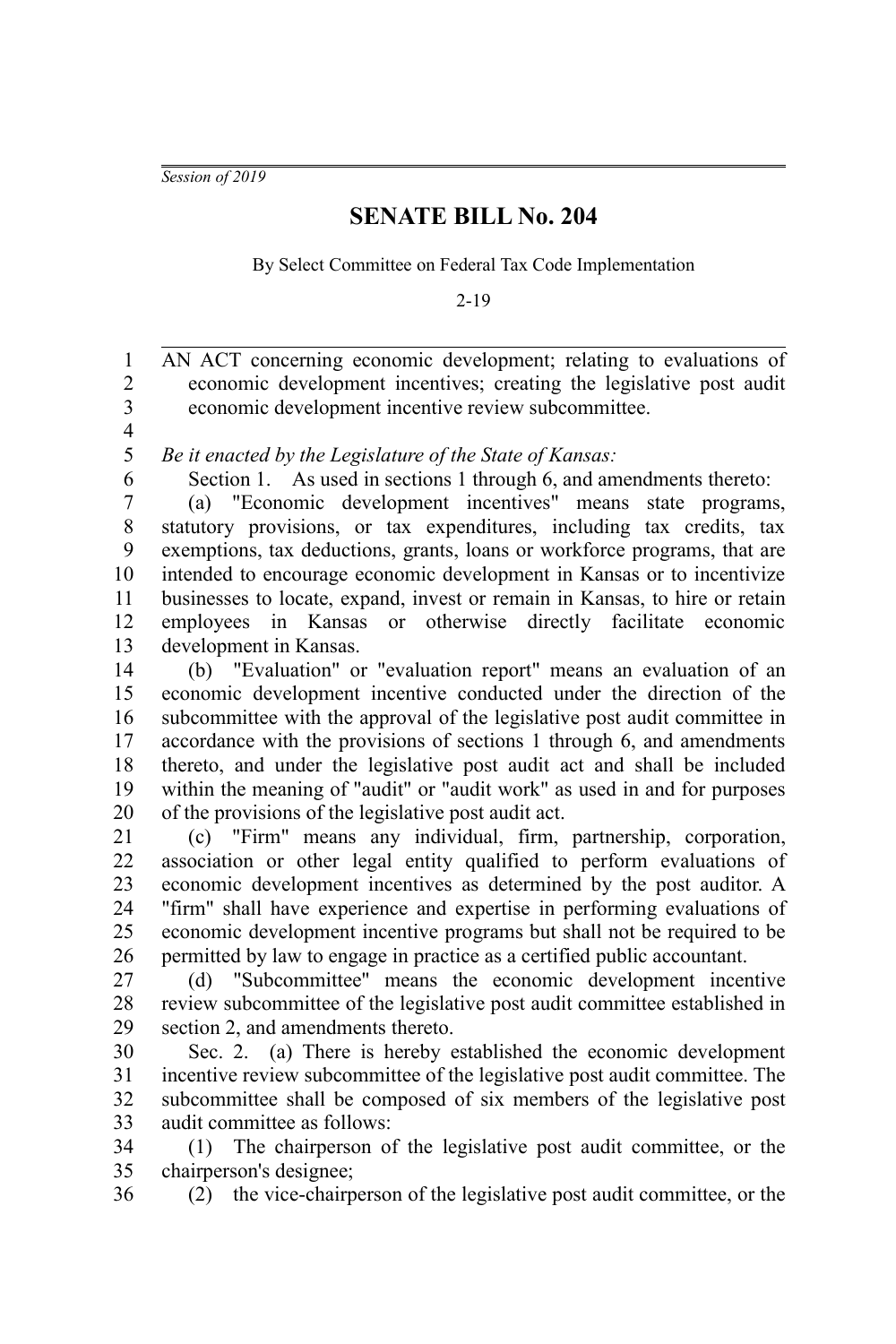vice-chairperson's designee; 1

(3) one member selected by the president of the senate;

(4) one member selected by the speaker of the house of representatives; 3 4

5

2

(5) one member selected by the minority leader of the senate; and

(6) one member selected by the minority leader of the house of representatives. 6 7

(b) Preference may be given in the selection of members to legislators who serve or have served on the senate committee on assessment and taxation, the senate committee on commerce, the house committee on taxation or the house committee on commerce, labor and economic development, or their successor committees. 8 9 10 11 12

(c) The chairperson of the legislative post audit committee, or the chairperson's designee, shall serve as the chairperson of the subcommittee. The vice-chairperson of the legislative post audit committee, or the vicechairperson's designee, shall serve as vice-chairperson of the subcommittee. 13 14 15 16 17

(d) The purpose of the subcommittee shall be to direct evaluations of economic development incentive programs and perform other duties as provided by sections 1 through 6, and amendments thereto, under the legislative post audit act and with the approval of the legislative post audit committee. Subject to the approval of the legislative post audit committee, the subcommittee is hereby authorized to direct the post auditor to perform evaluations of economic development incentive programs, or to direct a firm or firms to perform such evaluations, as provided in sections 1 through 6, and amendments thereto. In conducting such an evaluation, the post auditor and the division of post audit, or any firm or firms engaged to conduct such evaluation, shall have access to all books, accounts, records, files, documents and correspondence, confidential or otherwise, to the same extent permitted under K.S.A. 46-1106(e), and amendments thereto, and any firm or firms engaged to perform such evaluation shall be subject to the same duty of confidentiality as the post auditor and the officers and employees of the division of post audit under the legislative post audit act. 18 19 20 21 22 23 24 25 26 27 28 29 30 31 32 33

(e) Subject to the approval of the legislative post audit committee, the post auditor and the division of post audit shall provide the subcommittee assistance with the subcommittee's other duties as provided in section 3, and amendments thereto, as directed by the subcommittee. 34 35 36 37

(f) The subcommittee shall have authority to introduce legislation in connection with its duties. 38 39

(g) The subcommittee may meet at any time and at any location in the state on the call of the chairperson or a request to the chairperson by a majority of the subcommittee. A quorum of the subcommittee shall be four members. All actions of the subcommittee shall be taken by a majority of 40 41 42 43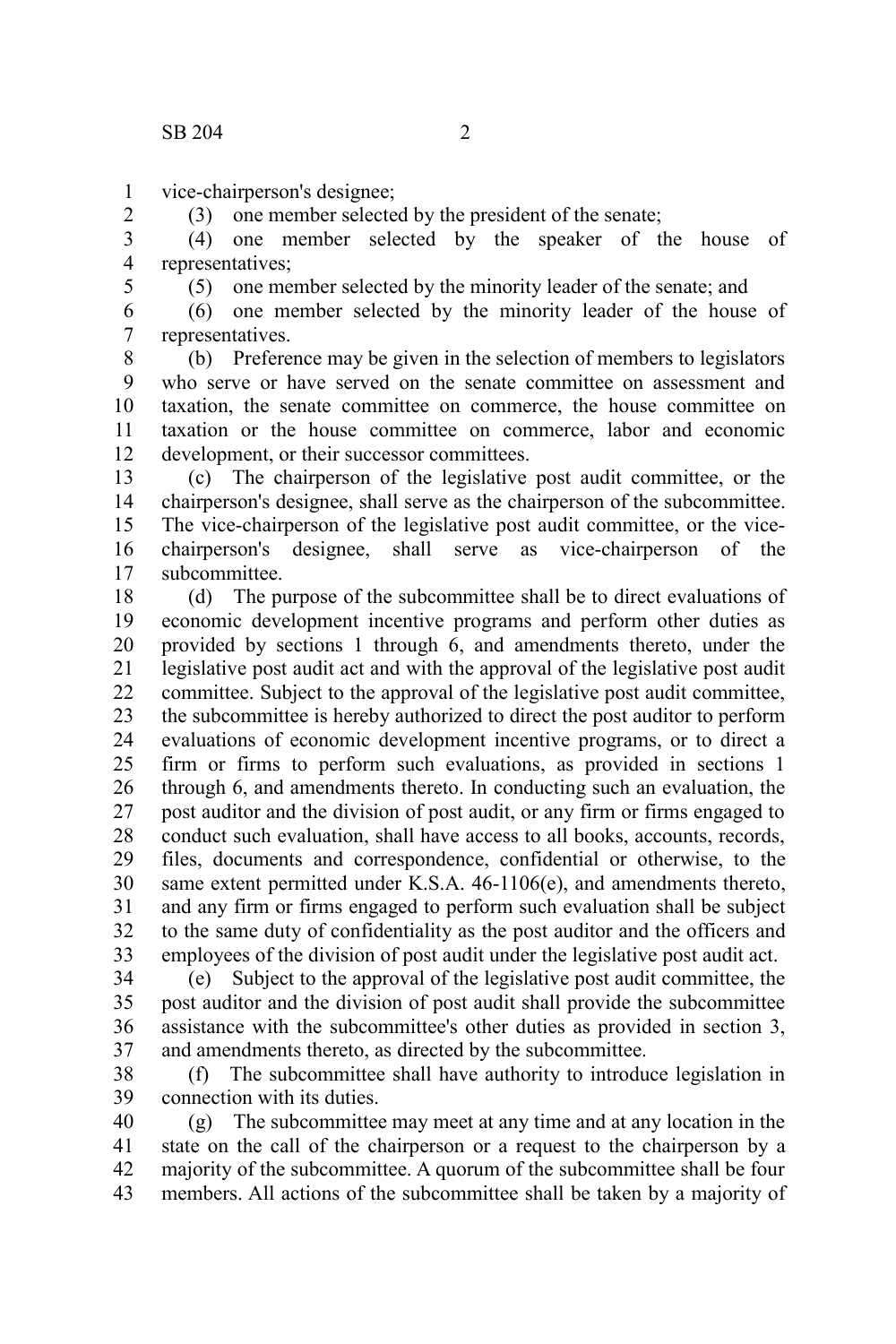all the members. The vice-chairperson shall exercise all of the powers of 1

the chairperson in the absence of the chairperson. Subcommittee members shall receive compensation, travel expenses and subsistence allowances as provided by K.S.A. 46-1104, and amendments thereto. 2 3 4

Sec. 3. (a) On or before July 1, 2020, the subcommittee shall develop policy guidelines, eligibility requirements and criteria for enacting sales tax exemptions under K.S.A. 79-3606, and amendments thereto, requested by businesses or nonprofit, religious or charitable organizations. The subcommittee shall submit its recommendations to the house committees on taxation and commerce, labor and economic development and the senate committees on assessment and taxation and commerce, or their successor committees. The subcommittee may introduce legislation to implement its recommendations. 5 6 7 8 9 10 11 12 13

(b) On or before January 1, 2021, the subcommittee shall develop an inventory of all Kansas economic development incentives. In determining whether a program is an economic development incentive, the subcommittee may consider legislative intent, whether the program is promoted as an incentive by any state agency and other factors deemed relevant by the subcommittee. The subcommittee shall annually update this inventory. 14 15 16 17 18 19 20

(c) The post auditor shall complete an initial one-time study, to be completed by July 1, 2021, to determine the purpose of each incentive, the data available, and what additional information may be needed to facilitate future high-quality evaluations. The study results shall be provided to the subcommittee at the first meeting of the subcommittee following the completion of the study. 21 22 23 24 25 26

(d) Upon completion of the inventory as provided in subsection (b), the subcommittee, in consultation with the post auditor and as approved by the legislative post audit committee, shall develop a schedule ensuring that economic development incentives are evaluated at least once every five calendar years, subject to appropriations therefor. The schedule shall include all economic development incentives, except those exempted by the subcommittee from evaluation. The schedule may be adjusted and updated as necessary by the subcommittee, subject to the approval of the legislative post audit committee. Evaluations shall commence in calendar year 2021 pursuant to the schedule, except that in 2021, such evaluations shall be limited to no more than two. 27 28 29 30 31 32 33 34 35 36 37

Sec. 4. (a) The subcommittee shall determine for each evaluation whether to use the services of the post auditor, the services of a firm or firms or the combined services of the post auditor and a firm or firms, subject to approval of the legislative post audit committee and appropriations therefor. The subcommittee shall select the candidate firm or firms and the firm or firms finally selected to perform the evaluation, 38 39 40 41 42 43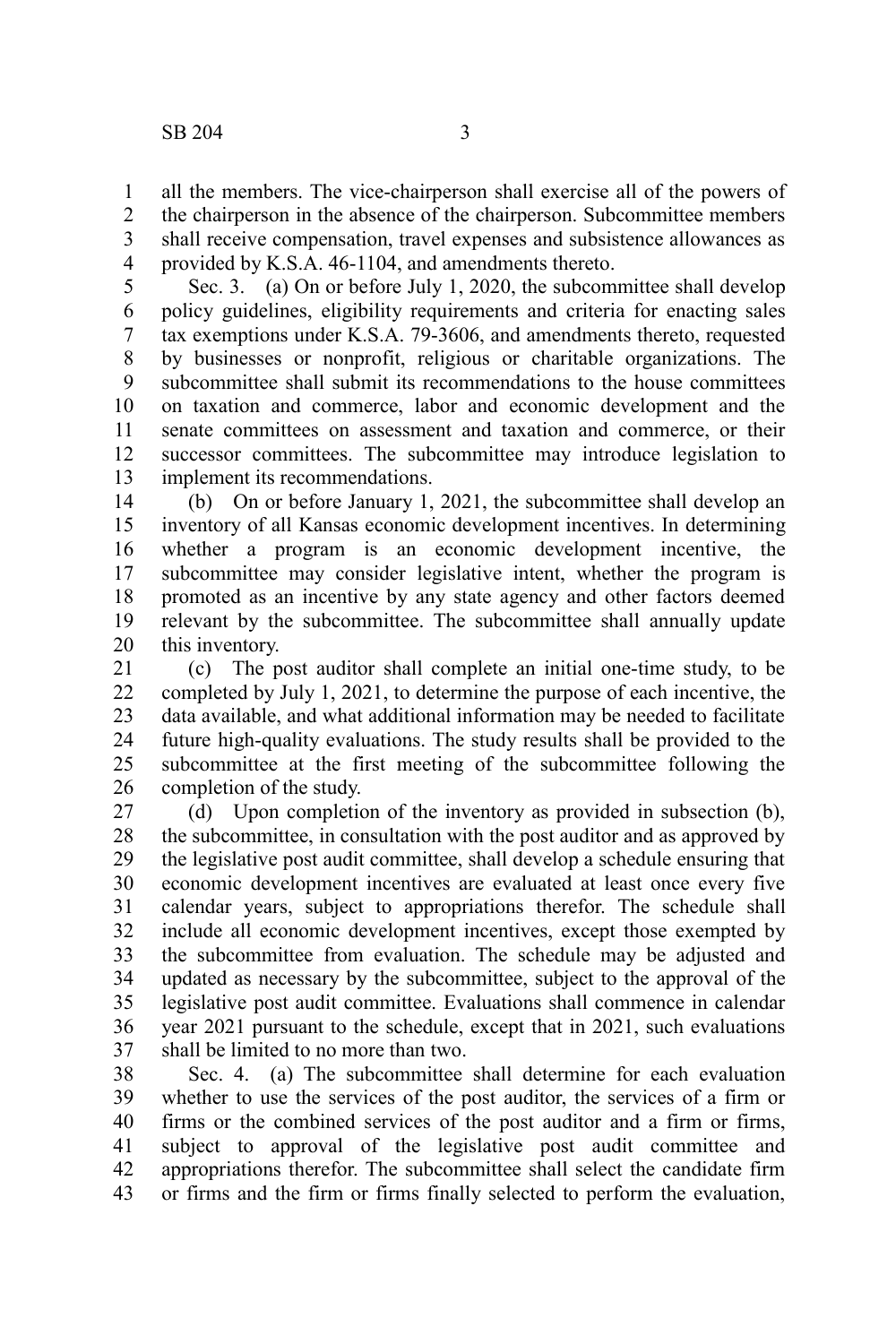and shall direct and monitor the firm or firms in the performance of the evaluation with the assistance of the post auditor and the contract audit committee, but contracts shall otherwise be procured, entered into and administered by the contract audit committee and the post auditor as provided in K.S.A. 46-1123 and 46-1126, and amendments thereto, as applicable. 1 2 3 4 5 6

(b) The subcommittee shall accept the written economic development incentive evaluation report of the post auditor. If a firm or firms have been selected to perform an evaluation, the firm or firms shall submit a written evaluation report at the conclusion of the evaluation to the post auditor, who shall distribute the complete evaluation report to members of the subcommittee. The evaluation report shall be provided to the agency or agencies responsible for administration of the economic development incentive under evaluation, and the agency or agencies shall be given opportunity to respond or comment. The subcommittee shall hold a public hearing on each evaluation report completed. 7 8 9 10 11 12 13 14 15 16

(c) The subcommittee shall approve and submit the written economic development incentive evaluation report to the legislature for each evaluation following the completion of the public hearing. The subcommittee may include recommendations and comments on the evaluations or the incentives under review in the evaluation report. The subcommittee may require the post auditor or a firm or firms to conduct further investigation or inquiry based upon the initial evaluation report and to issue a supplemental evaluation report to the subcommittee, and if so, the subcommittee may defer submitting the initial evaluation report to the legislature. Upon receipt of any supplemental evaluation report from the post auditor or a firm or firms performing the supplemental evaluation, the subcommittee shall accept the supplemental evaluation report, conduct a public hearing on the supplemental evaluation report and approve and submit the initial evaluation report and the supplemental evaluation report, including any recommendations or comments by the subcommittee, to the legislature. 17 18 19 20 21 22 23 24 25 26 27 28 29 30 31 32

33 34 Sec. 5. As directed by the subcommittee, an evaluation may include:

(a) A description of the history of the incentive and its goals;

(b) a literature review of the effectiveness of this type of incentive, including an inventory of similar incentives in other states; 35 36

- (c) an estimate of the economic and fiscal impact of the incentive. This estimate may take into account the following considerations in addition to other relevant factors: 37 38 39
- 40

(1) The extent to which the incentive changes business behavior;

(2) the results of the incentive for the economy of Kansas as a whole, including both positive direct and indirect impacts and any negative effects on other Kansas businesses; and 41 42 43